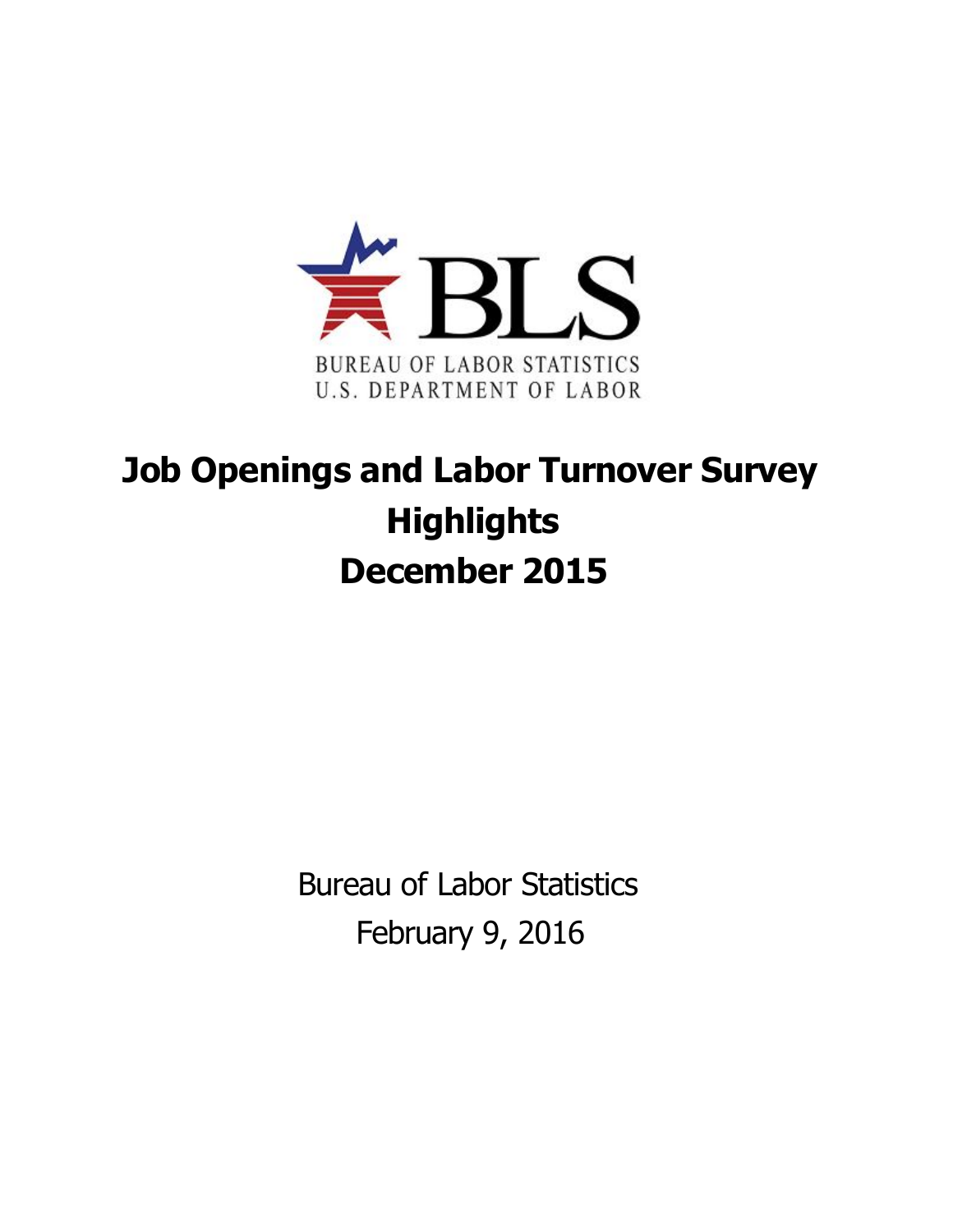

- The ratio between the unemployment level and job openings level changes over time.
- When the most recent recession began (December 2007), the number of unemployed persons per job opening was 1.8. The ratio peaked at 6.8 unemployed persons per job opening in July 2009 and has trended down since.
- The ratio of unemployed persons to job openings was 1.4 in December 2015.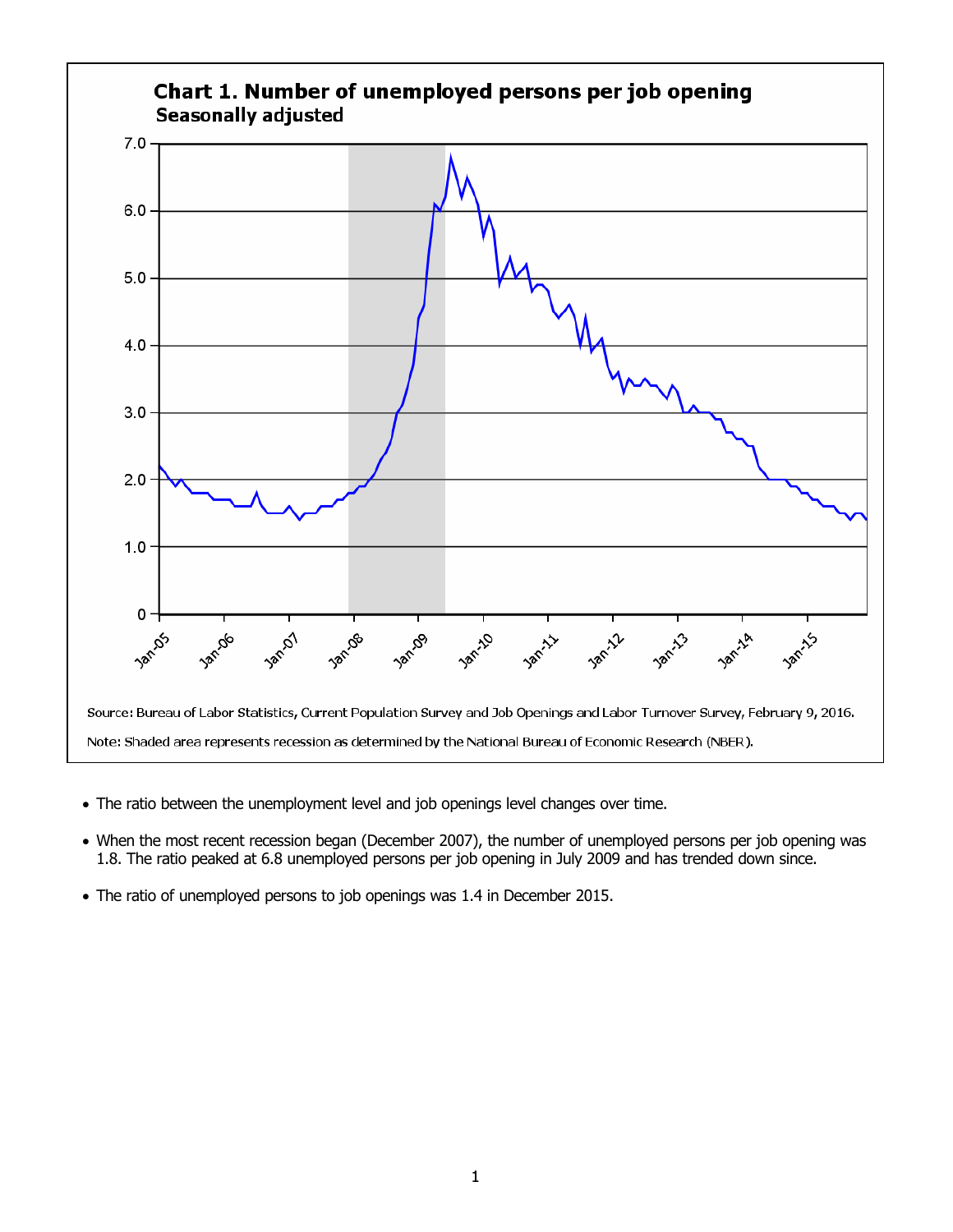

- The number of job openings declined to a series low in July 2009, one month after the official end of the most recent recession. Employment continued to decline after the end of the recession reaching a low point in February 2010.
- Job openings have trended upward since their series low in July 2009, and have surpassed the prerecession peak (March 2007). In December 2015, there were 5.6 million job openings.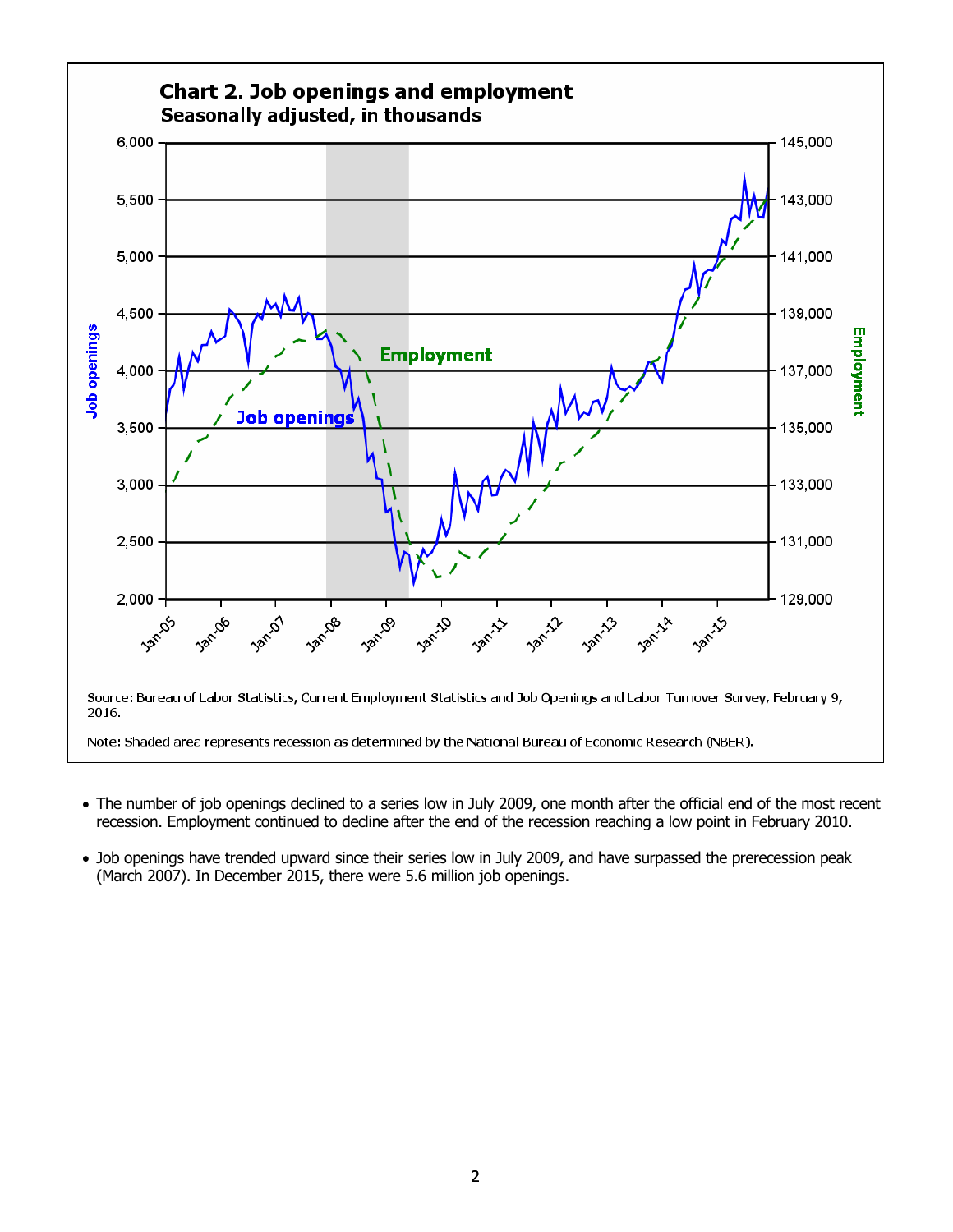

- There were 5.4 million hires in December 2015. Hires have returned to their prerecession levels.
- Total separations are near their prerecession levels at 5.1 million in December.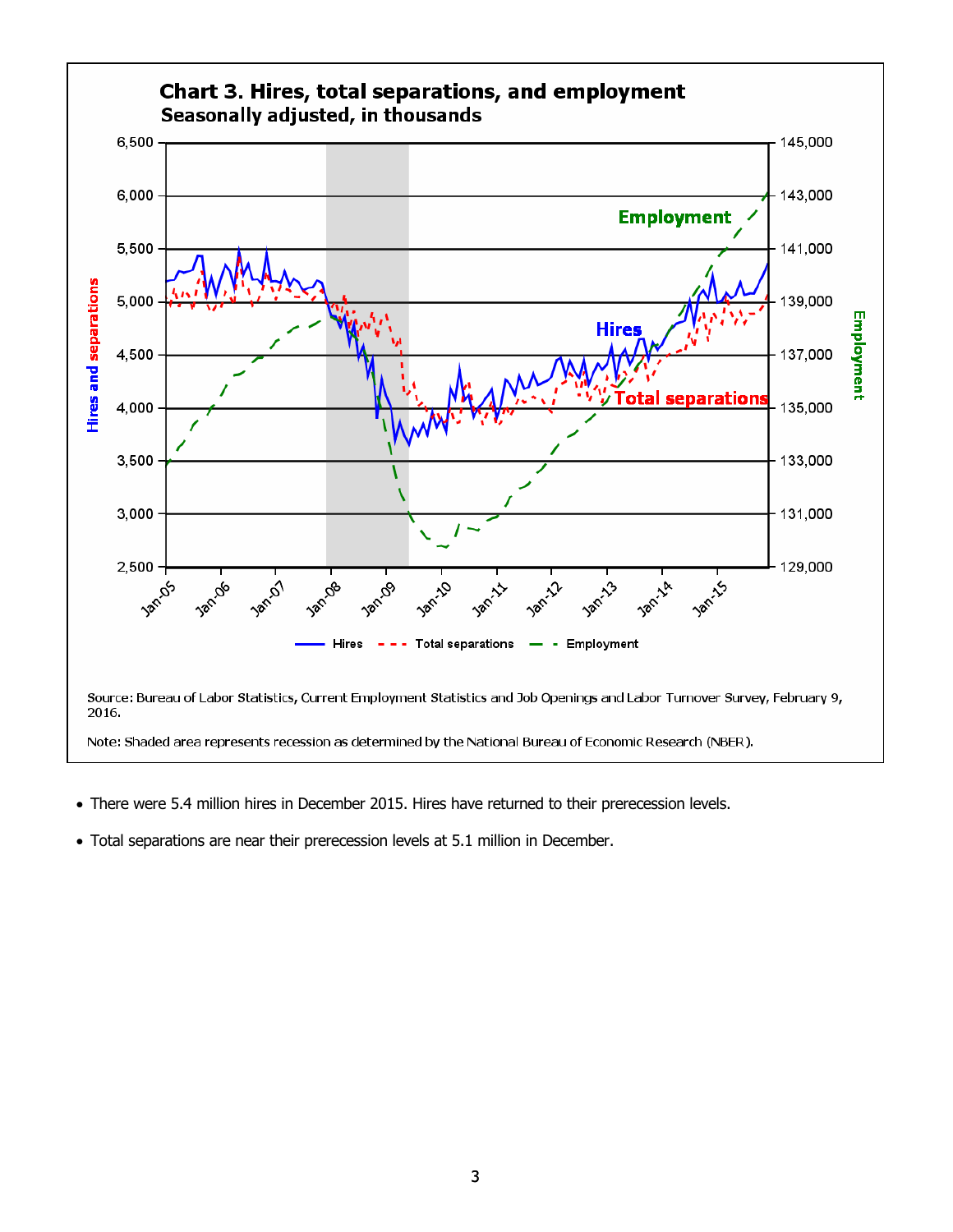

- The graph plots the job openings rate against the unemployment rate. This graphical representation is known as the Beveridge Curve, named after the British economist William Henry Beveridge (1879-1963). The economy's position on the downward sloping Beveridge Curve reflects the state of the business cycle.
- During an expansion, the unemployment rate is low and the job openings rate is high. Conversely, during a contraction, the unemployment rate is high and the job openings rate is low. The position of the curve is determined by the efficiency of the labor market. For example, a greater mismatch between available jobs and the unemployed in terms of skills or location would cause the curve to shift outward (up and toward the right).
- From the start of the most recent recession in December 2007 through the end of 2009, the series trended lower and further to the right as the job openings rate declined and the unemployment rate rose. From 2010 to the present, the series has been trending up and to the left as the job openings rate increased and the unemployment rate decreased.
- In December 2015, the unemployment rate was 5.0 percent and the job openings rate was 3.8 percent, which is higher than the job openings rate before the most recent recession for the same unemployment rate.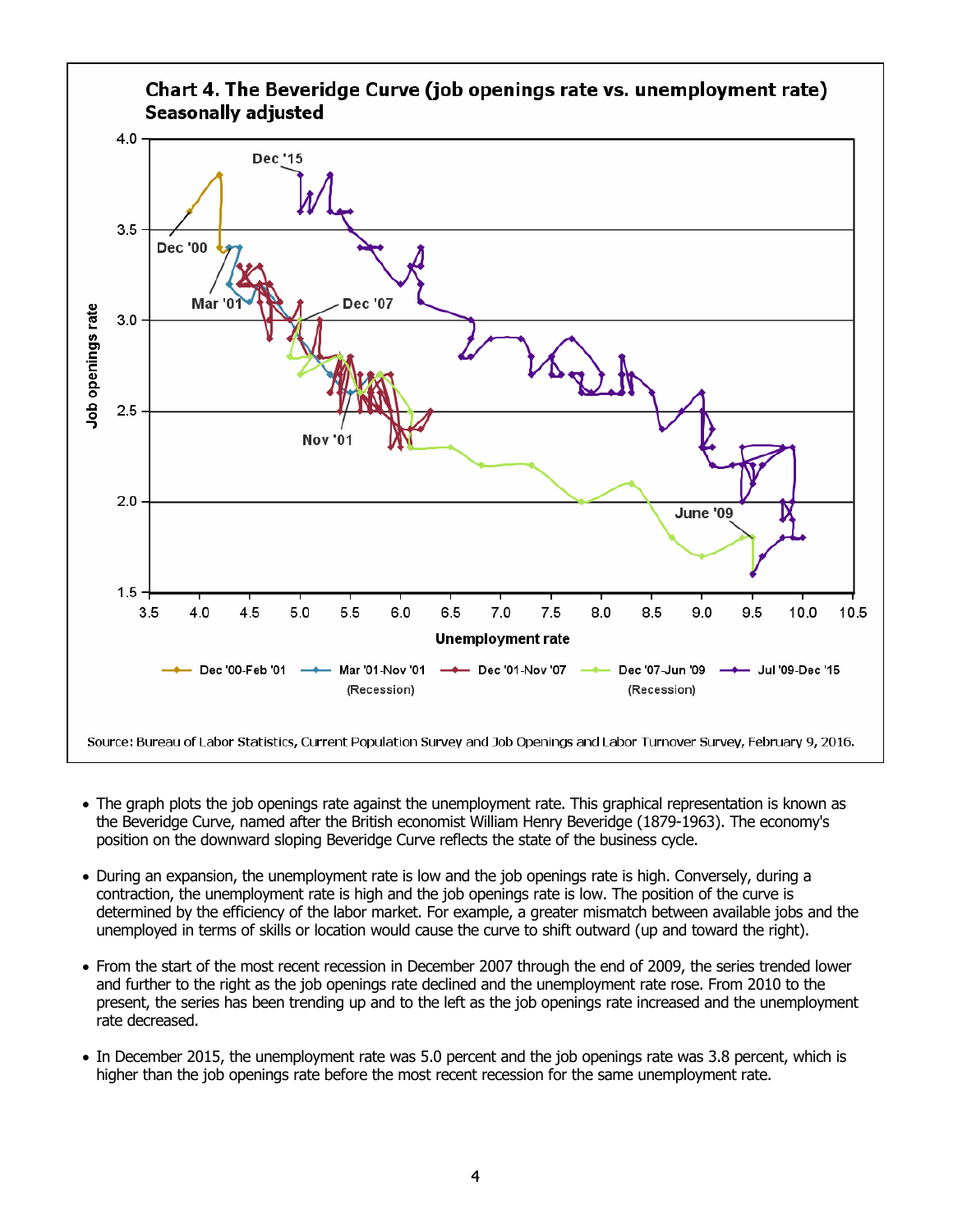

- The number of hires has exceeded the number of job openings for most of the JOLTS history. Over the past year, this relationship has changed as job openings have outnumbered hires for several months.
- Hires exceeded job openings for over thirteen years, between December 2000 and July 2014. Job openings exceeded hires for the first time in August 2014, although hires then outnumbered job openings for the next five months. Since February 2015, however, this new relationship has persisted with job openings exceeding hires for 11 consecutive months.
- At the end of the most recent recession in June 2009, there were 1.3 million more hires throughout the month than there were job openings on the last business day of the month.
- In December 2015, there were 246,000 fewer hires throughout the month than there were job openings on the last business day of the month.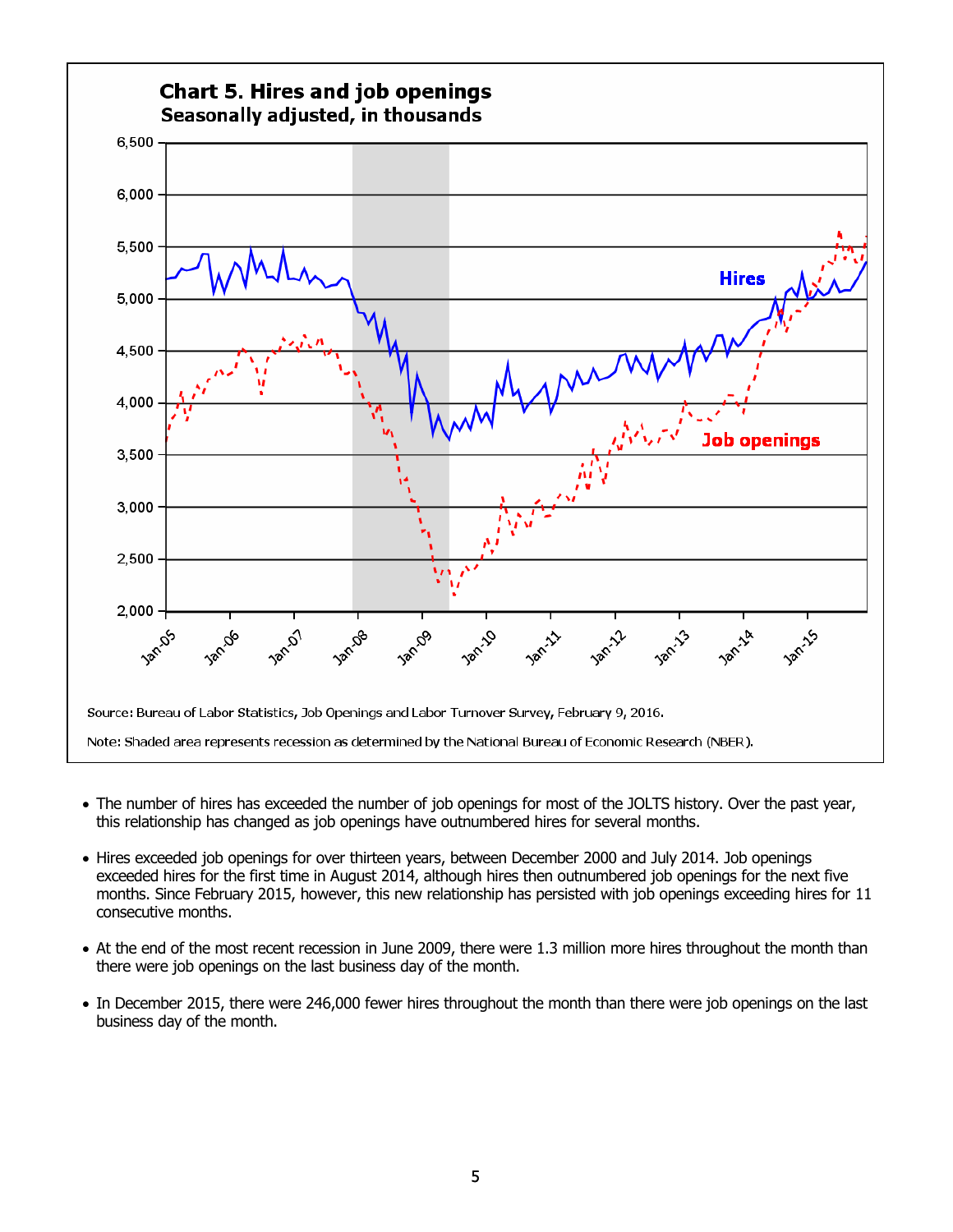

- Following the end of the most recent recession, the number of job openings, hires, and quits have increased at different rates.
- Total private job openings have increased since their low in July 2009, returning to their prerecession level in April 2014. There were 5.1 million open jobs in the private sector on the last business day of December 2015.
- Hires in the private sector have increased since their low in June 2009, reaching 5.0 million in December 2015. Hires have returned to their prerecession level.
- Quits in the private sector have increased since their low in September 2009, reaching 2.9 million in December 2015. Quits have returned to their prerecession level.